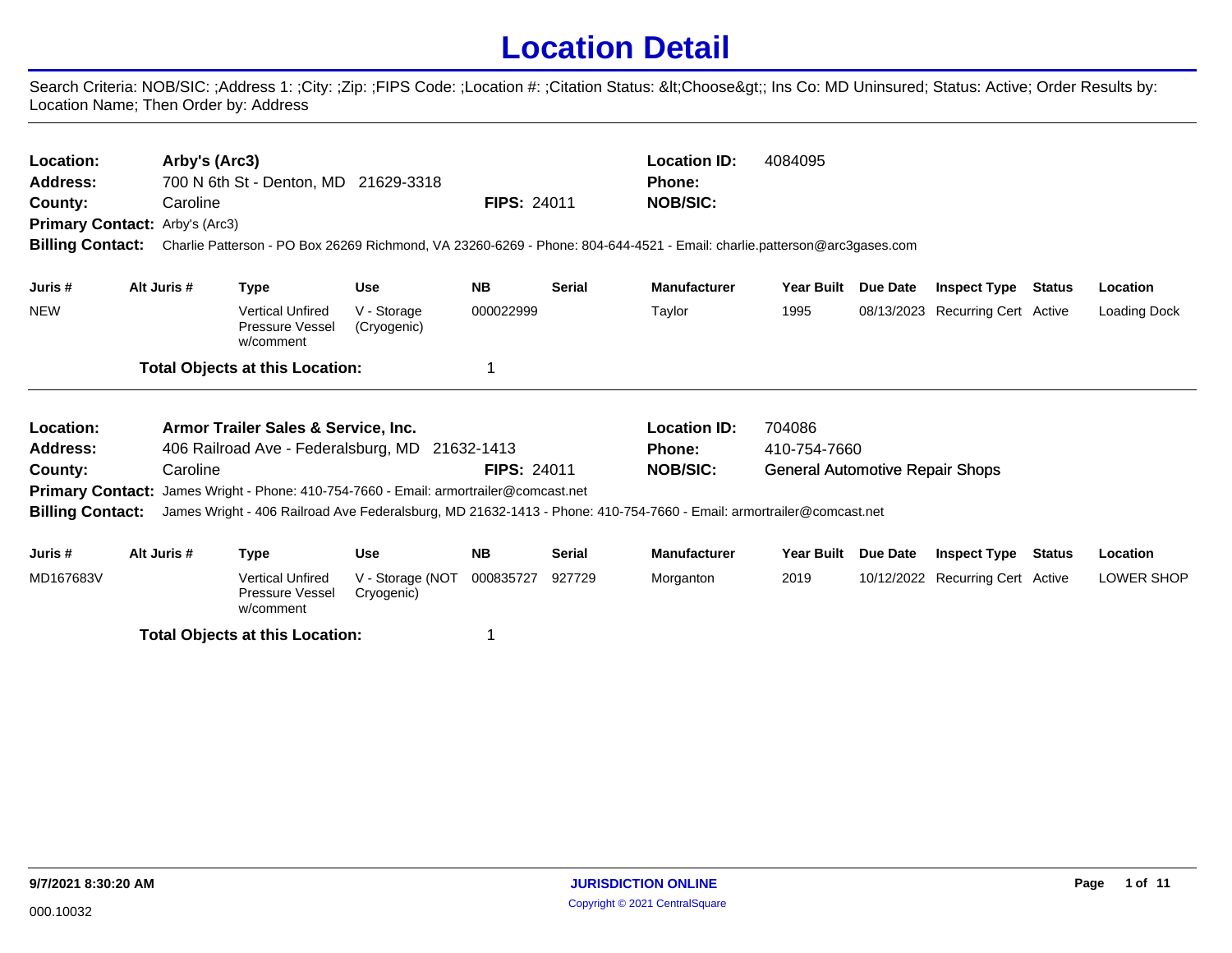| Location:<br><b>Bell Creek Equipment-Service Ctr.</b><br>5940 Bell Creek Rd - Preston, MD 21655-1751<br><b>Address:</b><br>Caroline<br>County:<br>Primary Contact: Bell Creek Equipment-Service Ctr. - Phone: 410-673-2700<br><b>Billing Contact:</b><br>- 21927 Dover Bridge Rd Preston, MD 21655-1626 - Phone: 410-673-2700      |                     |                                                                                                                                                                                                                                                                                   |                                                                    | <b>FIPS: 24011</b>          |                                                  | <b>Location ID:</b><br>Phone:<br><b>NOB/SIC:</b> | 1976856<br>410-673-2700                                       |          | Industrial Trucks, Tractors, Trailers, and Stackers            |               |                         |
|------------------------------------------------------------------------------------------------------------------------------------------------------------------------------------------------------------------------------------------------------------------------------------------------------------------------------------|---------------------|-----------------------------------------------------------------------------------------------------------------------------------------------------------------------------------------------------------------------------------------------------------------------------------|--------------------------------------------------------------------|-----------------------------|--------------------------------------------------|--------------------------------------------------|---------------------------------------------------------------|----------|----------------------------------------------------------------|---------------|-------------------------|
| Juris #<br>MD136918V                                                                                                                                                                                                                                                                                                               | Alt Juris #         | <b>Type</b><br>Pressure Vessel<br>w/comment<br><b>Total Objects at this Location:</b>                                                                                                                                                                                             | Use<br>Horizontal Unfired V - Storage (NOT<br>Cryogenic)           | <b>NB</b><br>000458314<br>1 | Serial                                           | <b>Manufacturer</b><br><b>Steel Fab</b>          | Year Built Due Date<br>2007                                   |          | <b>Inspect Type Status</b><br>11/08/2022 Recurring Cert Active |               | Location<br>Shop        |
| Location:<br><b>Address:</b><br>County:<br><b>Billing Contact:</b>                                                                                                                                                                                                                                                                 | Caroline            | <b>Burger King (Roberts)</b><br>604 N 6th St - Denton, MD 21629-3355<br>Primary Contact: Manager on Duty - Phone: 410-479-9596<br>Bulk Tank Service Dept. - PO Box 5507 Rockville, MD 20855-0507 - Phone: 240-493-8405 - Cell: 301-252-0742 - Email: DFranovich@RobertsOxygen.com |                                                                    | <b>FIPS: 24011</b>          | <b>Location ID:</b><br>Phone:<br><b>NOB/SIC:</b> | 3755367<br>410-479-9596                          |                                                               |          |                                                                |               |                         |
| Juris #<br>MD156583V                                                                                                                                                                                                                                                                                                               | Alt Juris #         | <b>Type</b><br><b>Vertical Unfired</b><br>Pressure Vessel<br>w/comment<br><b>Total Objects at this Location:</b>                                                                                                                                                                  | Use<br>V - Storage<br>(Cryogenic)                                  | <b>NB</b><br>000076858<br>1 | Serial<br>CCOA98A119                             | <b>Manufacturer</b><br>MVE Inc                   | Year Built<br>1998                                            | Due Date | <b>Inspect Type</b><br>02/10/2023 Recurring Cert Active        | <b>Status</b> | Location<br>Back room   |
| Location:<br><b>Burris Logistics (Ryder)</b><br><b>Address:</b><br>3940 Federalsburg Hwy - Federalsburg, MD<br>21632-2620<br>Caroline<br><b>FIPS: 24011</b><br>County:<br>Primary Contact: Steve Cox - Phone: 410-754-2404<br><b>Billing Contact:</b><br>- 3940 Federalsburg Hwy Federalsburg, MD 21632-2620 - Phone: 410-754-2404 |                     |                                                                                                                                                                                                                                                                                   |                                                                    |                             |                                                  | <b>Location ID:</b><br>Phone:<br><b>NOB/SIC:</b> | 705505<br>410-754-2404<br><b>Transportation Services, NEC</b> |          |                                                                |               |                         |
| Juris #<br>MD035637V                                                                                                                                                                                                                                                                                                               | Alt Juris #<br>3940 | <b>Type</b><br>Pressure Vessel<br>w/comment                                                                                                                                                                                                                                       | Use<br>Horizontal Unfired V - Storage (NOT 000823531<br>Cryogenic) | NB.                         | <b>Serial</b>                                    | <b>Manufacturer</b><br><b>Buckeye</b>            | Year Built Due Date<br>1988                                   |          | <b>Inspect Type</b><br>09/13/2022 Recurring Cert Active        | Status        | Location<br>Garage Area |
| MD048988V                                                                                                                                                                                                                                                                                                                          | 3940                | Pressure Vessel<br>w/comment                                                                                                                                                                                                                                                      | Horizontal Unfired V - Storage (NOT 000113721<br>Cryogenic)        |                             |                                                  | <b>Buckeye</b>                                   | 1977                                                          |          | 09/13/2022 Recurring Cert Active                               |               | Garage Area             |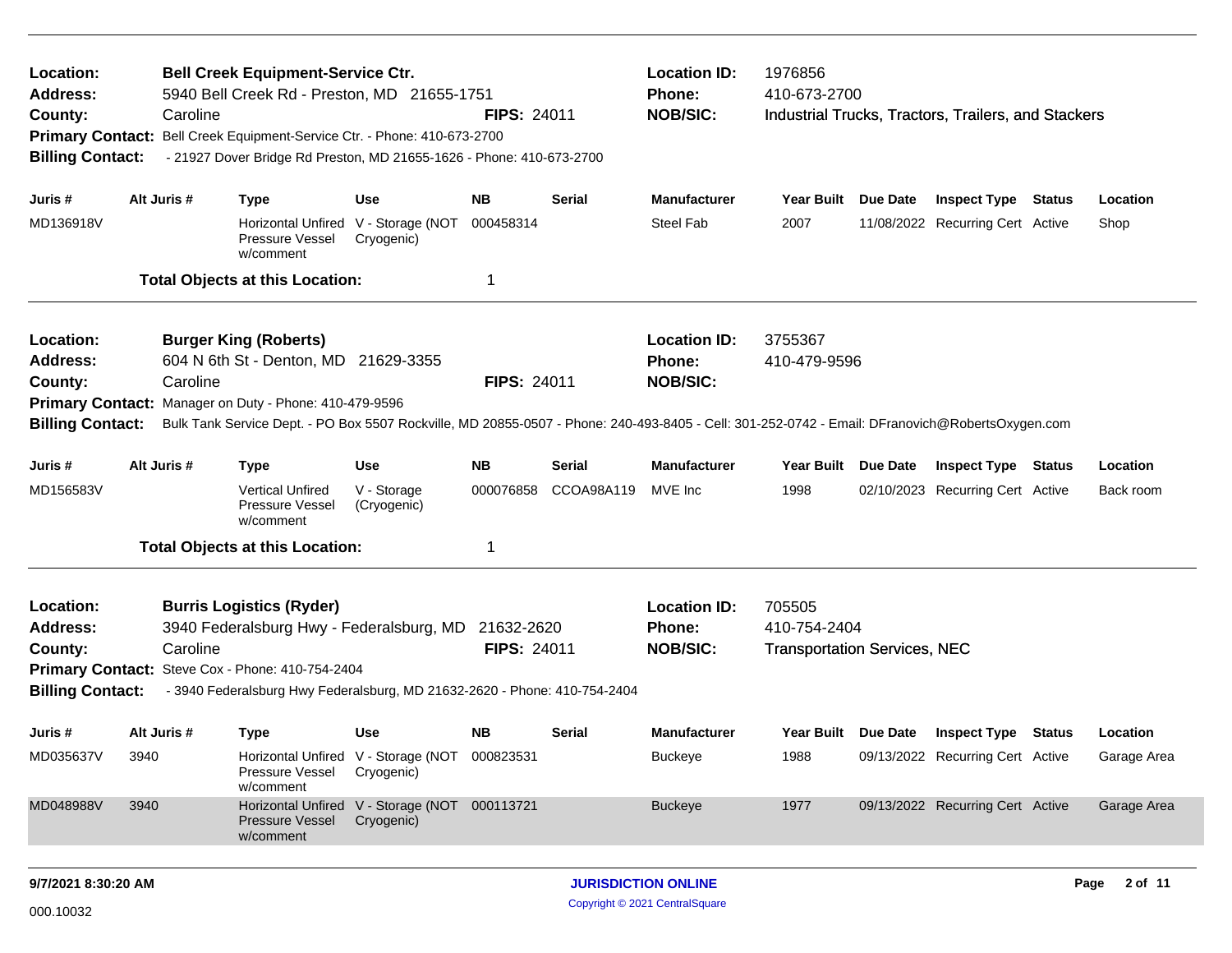| <b>Choptank Cleaning Services</b><br>Location:<br><b>Address:</b><br>7 N 1st St - Denton, MD 21629-1044<br>Caroline<br>County:<br>Primary Contact: Terrie Vacek - Phone: 410-849-2346<br><b>Billing Contact:</b><br>Terrie Vacek - PO Box 324 Crownsville, MD 21032-0324 - Phone: 410-849-2346 |             |                                                                                                            |                                                         | FIPS: 24011        |               | <b>Location ID:</b><br>Phone:<br><b>NOB/SIC:</b> | 1601508<br>410-430-9673<br>Public Order and Safety, NEC |                 |                                                  |               |                  |
|------------------------------------------------------------------------------------------------------------------------------------------------------------------------------------------------------------------------------------------------------------------------------------------------|-------------|------------------------------------------------------------------------------------------------------------|---------------------------------------------------------|--------------------|---------------|--------------------------------------------------|---------------------------------------------------------|-----------------|--------------------------------------------------|---------------|------------------|
| Juris #                                                                                                                                                                                                                                                                                        | Alt Juris # | <b>Type</b>                                                                                                | <b>Use</b>                                              | <b>NB</b>          | <b>Serial</b> | <b>Manufacturer</b>                              | Year Built Due Date                                     |                 | <b>Inspect Type Status</b>                       |               | Location         |
| MD105930H                                                                                                                                                                                                                                                                                      |             | Cast Iron                                                                                                  | H - Hot Water<br>Heat (Water $\leq$<br>160 psig, 250 F) | CI.                | 201E90        | Ultimate                                         | 1990                                                    |                 | 08/06/2023 Recurring Cert Active                 |               | <b>Basement</b>  |
|                                                                                                                                                                                                                                                                                                |             | <b>Total Objects at this Location:</b>                                                                     |                                                         | $\mathbf 1$        |               |                                                  |                                                         |                 |                                                  |               |                  |
| Location:                                                                                                                                                                                                                                                                                      |             | <b>Coldmaster Refrigeration Service</b>                                                                    |                                                         |                    |               | <b>Location ID:</b>                              | 2613826                                                 |                 |                                                  |               |                  |
| <b>Address:</b>                                                                                                                                                                                                                                                                                |             | 114 Chamber St - Preston, MD 21655-1322                                                                    |                                                         |                    |               | <b>Phone:</b>                                    | 410-673-7999                                            |                 |                                                  |               |                  |
| County:                                                                                                                                                                                                                                                                                        | Caroline    |                                                                                                            |                                                         | <b>FIPS: 24011</b> |               | <b>NOB/SIC:</b>                                  |                                                         |                 | Automotive Services, Except Repair and Carwashes |               |                  |
|                                                                                                                                                                                                                                                                                                |             | Primary Contact: Joe Schoonover - Phone: 855-673-7999 - Email: joe@coldmaster.net                          |                                                         |                    |               |                                                  |                                                         |                 |                                                  |               |                  |
| <b>Billing Contact:</b>                                                                                                                                                                                                                                                                        |             | Joe Schoonover - PO Box 97 Preston, MD 21655-0097 - Phone: 855-673-7999 - Email: joe@coldmaster.net        |                                                         |                    |               |                                                  |                                                         |                 |                                                  |               |                  |
| Juris #                                                                                                                                                                                                                                                                                        | Alt Juris # | <b>Type</b>                                                                                                | <b>Use</b>                                              | <b>NB</b>          | Serial        | <b>Manufacturer</b>                              | Year Built Due Date                                     |                 | <b>Inspect Type</b>                              | <b>Status</b> | Location         |
| MD139580V                                                                                                                                                                                                                                                                                      |             | <b>Vertical Unfired</b><br>Pressure Vessel<br>w/comment                                                    | V - Storage (NOT<br>Cryogenic)                          | 000217992          |               | lamco                                            | 1996                                                    |                 | 11/04/2021 Recurring Cert Active                 |               | <b>COMP SHED</b> |
|                                                                                                                                                                                                                                                                                                |             | <b>Total Objects at this Location:</b>                                                                     |                                                         | $\mathbf 1$        |               |                                                  |                                                         |                 |                                                  |               |                  |
| Location:                                                                                                                                                                                                                                                                                      |             | <b>Denton Ford</b>                                                                                         |                                                         |                    |               | <b>Location ID:</b>                              | 721874                                                  |                 |                                                  |               |                  |
| <b>Address:</b>                                                                                                                                                                                                                                                                                |             | 1207 Double Hills Rd - Denton, MD 21629-3462                                                               |                                                         |                    |               | <b>Phone:</b>                                    |                                                         |                 |                                                  |               |                  |
| County:                                                                                                                                                                                                                                                                                        | Caroline    |                                                                                                            |                                                         | <b>FIPS: 24011</b> |               | <b>NOB/SIC:</b>                                  |                                                         |                 | Motor Vehicle Dealers (New and Used)             |               |                  |
| <b>Primary Contact:</b> Kaleb Hignutt - Phone: 410-673-1746 - Email: khignutt@prestonmotor.com                                                                                                                                                                                                 |             |                                                                                                            |                                                         |                    |               |                                                  |                                                         |                 |                                                  |               |                  |
| <b>Billing Contact:</b>                                                                                                                                                                                                                                                                        |             | Kaleb Hignutt - PO Box 399 Preston, MD 21655-0399 - Phone: 410-673-1746 - Email: khignutt@prestonmotor.com |                                                         |                    |               |                                                  |                                                         |                 |                                                  |               |                  |
| Juris #                                                                                                                                                                                                                                                                                        | Alt Juris # | <b>Type</b>                                                                                                | <b>Use</b>                                              | <b>NB</b>          | Serial        | <b>Manufacturer</b>                              | <b>Year Built</b>                                       | <b>Due Date</b> | <b>Inspect Type</b>                              | Status        | Location         |
| MD143644V                                                                                                                                                                                                                                                                                      |             | <b>Vertical Unfired</b><br>Pressure Vessel<br>w/comment                                                    | V - Storage (NOT<br>Cryogenic)                          | 000847799          |               | Manchester                                       | 1999                                                    |                 | 11/02/2022 Recurring Cert Active                 |               | Rear Shop        |
|                                                                                                                                                                                                                                                                                                |             | <b>Total Objects at this Location:</b>                                                                     |                                                         | $\mathbf 1$        |               |                                                  |                                                         |                 |                                                  |               |                  |
| 9/7/2021 8:30:20 AM                                                                                                                                                                                                                                                                            |             |                                                                                                            |                                                         |                    |               | <b>JURISDICTION ONLINE</b>                       |                                                         |                 |                                                  |               | Page<br>3 of 11  |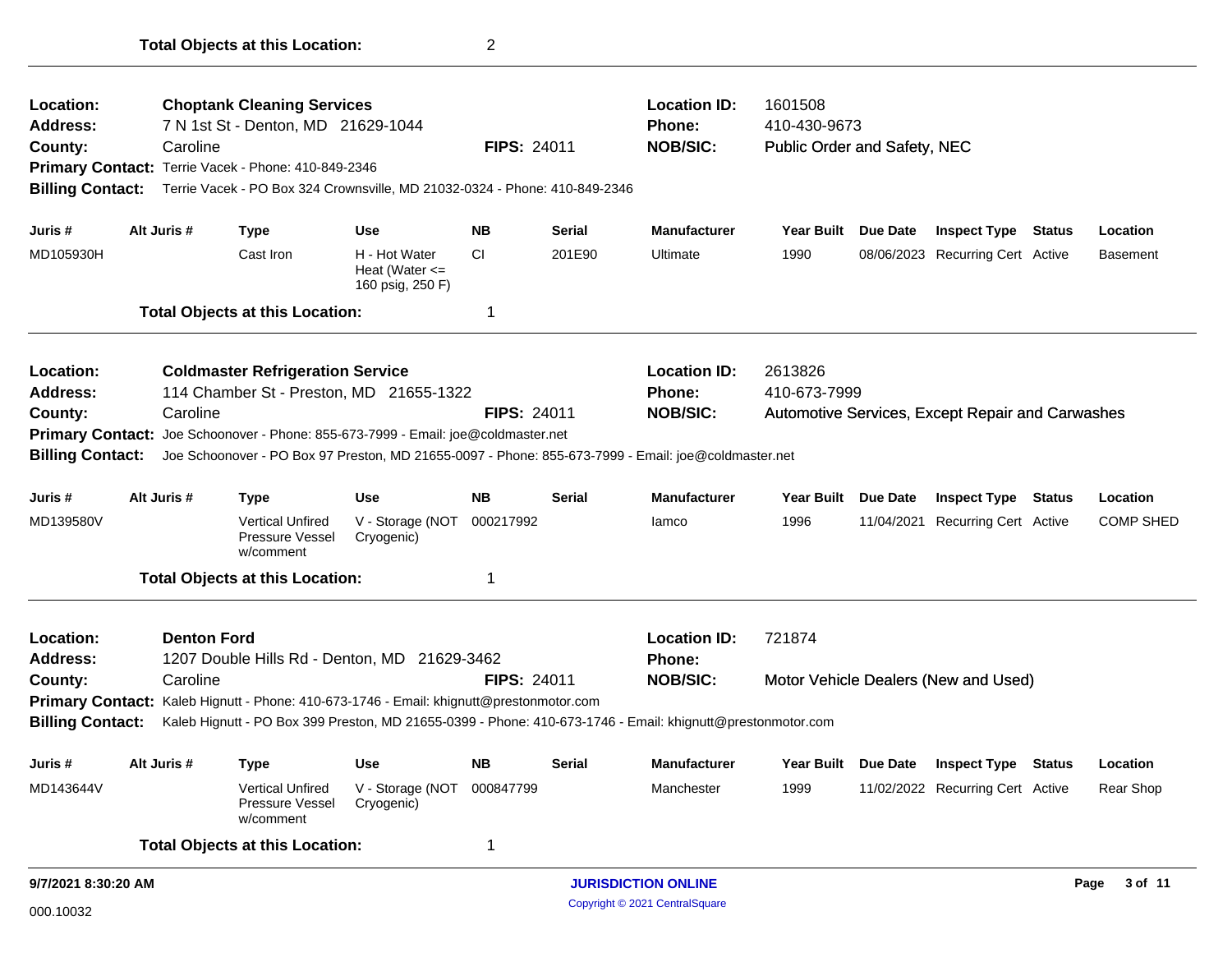| Location:               | Eastern Shore Threshermen Assn (Antique) (Model)                                                       |                    | <b>Location ID:</b> | 709572                                                                                                                                              |
|-------------------------|--------------------------------------------------------------------------------------------------------|--------------------|---------------------|-----------------------------------------------------------------------------------------------------------------------------------------------------|
| <b>Address:</b>         | 5946 Federalsburg Hwy (Rt 313) - Federalsburg, MD 21632-2215                                           |                    | <b>Phone:</b>       |                                                                                                                                                     |
| County:                 | Caroline                                                                                               | <b>FIPS: 24011</b> | <b>NOB/SIC:</b>     | <b>Museums and Art Galleries</b>                                                                                                                    |
|                         | Primary Contact: Brenda Stant - Phone: 410-754-8422 - Cell: 410-673-2414 - Email: threshermen@toad.net |                    |                     |                                                                                                                                                     |
| <b>Billing Contact:</b> |                                                                                                        |                    |                     | Brenda Stant - 5946 Federalsburg Hwy Route 313 Federalsburg, MD 21632-2215 - Phone: 410-754-8422 - Cell: 410-673-2414 - Email: threshermen@toad.net |
|                         |                                                                                                        |                    |                     |                                                                                                                                                     |
| .                       |                                                                                                        |                    |                     |                                                                                                                                                     |

| Juris #  | Alt Juris # | Type                            | Use                                               | <b>NB</b>     | <b>Serial</b> | <b>Manufacturer</b>     | Year Built | Due Date | <b>Inspect Type</b>              | <b>Status</b> | Location                      |
|----------|-------------|---------------------------------|---------------------------------------------------|---------------|---------------|-------------------------|------------|----------|----------------------------------|---------------|-------------------------------|
| MD013162 |             | <b>Horizontal Fire</b><br>Tube  | A - Antique<br>w/comment                          | Antique       |               | Farquhar                | 1925       |          | 07/28/2022 Recurring Cert Active |               | Field                         |
| MD013163 |             | <b>Horizontal Fire</b><br>Tube  | A - Antique<br>w/comment                          | 000000242     |               | Frick                   | 1927       |          | 07/27/2022 Recurring Cert Active |               | Field                         |
| MD013164 |             | <b>Horizontal Fire</b><br>Tube  | A - Antique<br>w/comment                          | Antique       | 19712         | Frick                   | 1918       |          | 08/03/2022 Recurring Cert Active |               | Field                         |
| MD013170 |             | <b>Horizontal Fire</b><br>Tube  | A - Antique<br>w/comment                          | Antique       |               | Frick                   | 1923       |          | 08/04/2022 Recurring Cert Active |               | Field                         |
| MD013171 |             | <b>Horizontal Fire</b><br>Tube  | A - Antique<br>w/comment                          | 000001150     | 84986         | Crown Metal<br>Products | 1960       |          | 07/27/2022 Recurring Cert Active |               | Train Car Barn                |
| MD015599 |             | <b>Horizontal Fire</b><br>Tube  | M - Model<br>w/comment                            | Model         | 6750          | <b>Peerless</b>         | 1978       |          | 08/03/2022 Recurring Cert Active |               | Portable Model                |
| MD143073 |             | <b>Horizontal Fire</b><br>Tube  | A - Antique<br>w/comment                          | 000001066     |               | Frick                   | 1923       |          | 07/27/2022 Recurring Cert Active |               | Show Grounds -<br>Slab Burner |
| MD146933 |             | <b>Vertical Fire Tube</b>       | S - Power-Other<br>w/comment (Stm<br>$> 15$ psig) | 000007417     |               | <b>IPV Co</b>           | 1945       |          | 07/27/2022 Recurring Cert Active |               | Shop                          |
| MD167422 |             | <b>Horizontal Fire</b><br>Tube  | A - Antique<br>w/comment                          | None<br>Found |               | Frick                   | 1927       |          | 06/25/2022 Recurring Cert Active |               | Field                         |
|          |             | Total Objects at this Location: |                                                   | 9             |               |                         |            |          |                                  |               |                               |

| Location:               | Fat Ricky's Pub & Grub (Roberts) |      |                                       |    |               | Location ID:                                                                                                                                    | 3754388           |                 |                     |               |          |
|-------------------------|----------------------------------|------|---------------------------------------|----|---------------|-------------------------------------------------------------------------------------------------------------------------------------------------|-------------------|-----------------|---------------------|---------------|----------|
| <b>Address:</b>         |                                  |      | 42 Denton Plz - Denton, MD 21629-9500 |    |               | <b>Phone:</b>                                                                                                                                   | 410-479-0658      |                 |                     |               |          |
| County:                 | Caroline                         |      |                                       |    | FIPS: 24011   | NOB/SIC:                                                                                                                                        |                   |                 |                     |               |          |
|                         |                                  |      |                                       |    |               | Primary Contact: Roberts Oxygen Company (MD) - Phone: 240-493-8405 - Cell: 301-252-0742 - Email: DFranovich@RobertsOxygen.com                   |                   |                 |                     |               |          |
| <b>Billing Contact:</b> |                                  |      |                                       |    |               | Bulk Tank Service Dept. - PO Box 5507 Rockville, MD 20855-0507 - Phone: 240-493-8405 - Cell: 301-252-0742 - Email: DFranovich@RobertsOxygen.com |                   |                 |                     |               |          |
|                         |                                  |      |                                       |    |               |                                                                                                                                                 |                   |                 |                     |               |          |
| Juris #                 | Alt Juris #                      | Type | <b>Use</b>                            | NΒ | <b>Serial</b> | <b>Manufacturer</b>                                                                                                                             | <b>Year Built</b> | <b>Due Date</b> | <b>Inspect Type</b> | <b>Status</b> | Location |

| Juris #   | AIT JUITS $\bm{\#}$ | i vpe                                                   | use                        | ND | əerial                | <b>Manufacturer</b> |      | rear Bullt Due Date | <b>Inspect Type Status</b>       | Location |
|-----------|---------------------|---------------------------------------------------------|----------------------------|----|-----------------------|---------------------|------|---------------------|----------------------------------|----------|
| MD156565V |                     | <b>Vertical Unfired</b><br>Pressure Vessel<br>w/comment | V - Storage<br>(Cryogenic) |    | 000055750 752-010-T52 | Tavlor-Wharton      | 2001 |                     | 11/14/2022 Recurring Cert Active | Out Back |
|           |                     | <b>Total Objects at this Location:</b>                  |                            |    |                       |                     |      |                     |                                  |          |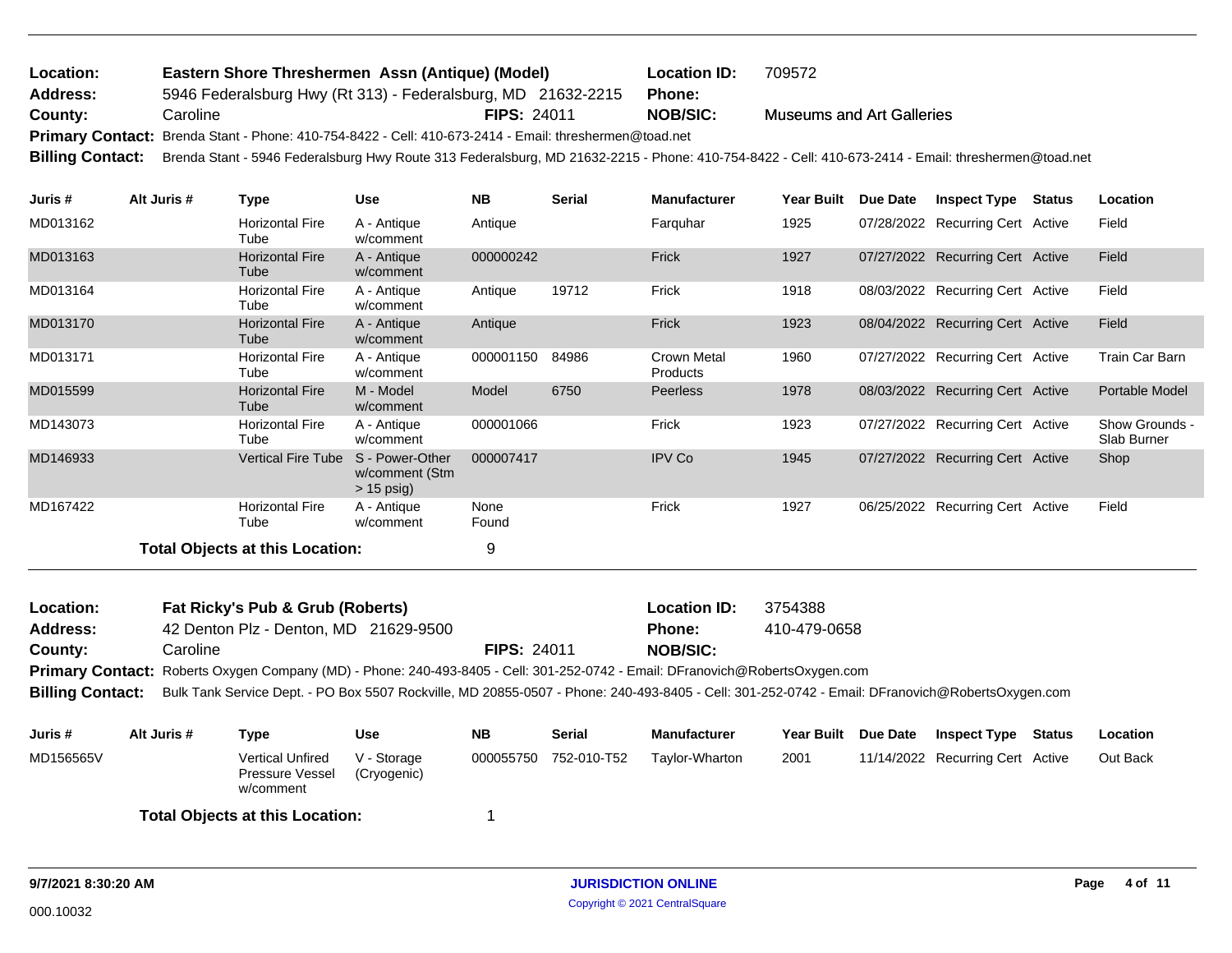| Location:<br>Address:<br>County:<br><b>Billing Contact:</b>        | Caroline                                                  | <b>Greensboro Volunteer Fire Co</b><br>116 N Main St - Greensboro, MD 21639-1472<br>Primary Contact: Chris Hammer - Phone: (410) 829-9730<br>Chris Hammer - 116 N Main St Greensboro, MD 21639-1472 - Phone: (410) 829-9730 |                                                         | <b>FIPS: 24011</b> |                   | <b>Location ID:</b><br>Phone:<br><b>NOB/SIC:</b>                                                                                                                          | 712707<br>410-487-8420<br><b>Fire Protection</b>        |                 |                                  |               |                    |  |
|--------------------------------------------------------------------|-----------------------------------------------------------|-----------------------------------------------------------------------------------------------------------------------------------------------------------------------------------------------------------------------------|---------------------------------------------------------|--------------------|-------------------|---------------------------------------------------------------------------------------------------------------------------------------------------------------------------|---------------------------------------------------------|-----------------|----------------------------------|---------------|--------------------|--|
| Juris #                                                            | Alt Juris #                                               | <b>Type</b>                                                                                                                                                                                                                 | <b>Use</b>                                              | <b>NB</b>          | Serial            | <b>Manufacturer</b>                                                                                                                                                       | Year Built                                              | Due Date        | <b>Inspect Type Status</b>       |               | Location           |  |
| MD073749H                                                          |                                                           | Cast Iron                                                                                                                                                                                                                   | H - Hot Water<br>Heat (Water $\leq$<br>160 psig, 250 F) | <b>CI</b>          |                   | <b>Burnham</b>                                                                                                                                                            | 1988                                                    |                 | 09/15/2022 Recurring Cert Active |               | Basement           |  |
|                                                                    |                                                           | <b>Total Objects at this Location:</b>                                                                                                                                                                                      |                                                         | -1                 |                   |                                                                                                                                                                           |                                                         |                 |                                  |               |                    |  |
| Location:<br><b>Address:</b><br>County:<br><b>Billing Contact:</b> | Knipple Inc.<br>Caroline<br>Primary Contact: Knipple Inc. | 9746 Foy Rd - Denton, MD 21629-3427                                                                                                                                                                                         |                                                         | <b>FIPS: 24011</b> |                   | <b>Location ID:</b><br>Phone:<br><b>NOB/SIC:</b>                                                                                                                          | 3716145                                                 |                 |                                  |               |                    |  |
| Juris #                                                            | Alt Juris #                                               | <b>Type</b>                                                                                                                                                                                                                 | <b>Use</b>                                              | <b>NB</b>          | Serial            | <b>Manufacturer</b>                                                                                                                                                       | <b>Year Built</b>                                       | <b>Due Date</b> | <b>Inspect Type</b>              | <b>Status</b> | Location           |  |
| MD155781V                                                          |                                                           | <b>Vertical Unfired</b><br>Pressure Vessel<br>w/comment                                                                                                                                                                     | V - Storage (NOT<br>Cryogenic)                          | 000441761          | 20060720-<br>0044 | Steel Fab                                                                                                                                                                 | 2006                                                    |                 | 08/01/2022 Recurring Cert Active |               | Shop               |  |
|                                                                    |                                                           | <b>Total Objects at this Location:</b>                                                                                                                                                                                      |                                                         | -1                 |                   |                                                                                                                                                                           |                                                         |                 |                                  |               |                    |  |
| Location:<br><b>Address:</b><br>County:<br><b>Billing Contact:</b> | Caroline                                                  | <b>M &amp; M Refrigeration</b><br>412 Railroad Ave - Federalsburg, MD 21632-1451<br>Primary Contact: Gary Smith - Phone: 410-754-8005 - Cell: 302-841-2225 - Email: garys@mmrefrigeration.com                               |                                                         | <b>FIPS: 24011</b> |                   | <b>Location ID:</b><br>Phone:<br><b>NOB/SIC:</b><br>Jamie Goslee - 412 Railroad Ave Federalsburg, MD 21632-1451 - Phone: 410-754-8005 - Email: jamieg@mmrefrigeration.com | 717068<br>410-754-8005<br>Manufacturing Industries, NEC |                 |                                  |               |                    |  |
| Juris #                                                            | Alt Juris #                                               | <b>Type</b>                                                                                                                                                                                                                 | Use                                                     | <b>NB</b>          | Serial            | <b>Manufacturer</b>                                                                                                                                                       | Year Built Due Date                                     |                 | <b>Inspect Type</b>              | Status        | Location           |  |
| MD062289H                                                          |                                                           | <b>Horizontal Fire</b><br>Tube                                                                                                                                                                                              | H - Hot Water<br>Heat (Water $\leq$<br>160 psig, 250 F) | 000001364          |                   | <b>NYSB</b>                                                                                                                                                               | 1983                                                    |                 | 12/07/2022 Recurring Cert Active |               | <b>Boiler Room</b> |  |
| MD072993V                                                          |                                                           | <b>Horizontal Unfired</b><br>Pressure Vessel<br>w/comment                                                                                                                                                                   | V - Storage (NOT<br>Cryogenic)                          | 000000001          | 860164            | M & M Refrigeration 1986                                                                                                                                                  |                                                         |                 | 12/07/2022 Recurring Cert Active |               | Shell Shop         |  |
| MD125791H                                                          |                                                           | Cast Iron                                                                                                                                                                                                                   | H - Hot Water                                           | CI                 |                   | Weil-McLain                                                                                                                                                               | 2004                                                    |                 | 12/07/2022 Recurring Cert Active |               | Parts Room         |  |
| 9/7/2021 8:30:20 AM                                                |                                                           |                                                                                                                                                                                                                             |                                                         |                    |                   | <b>JURISDICTION ONLINE</b>                                                                                                                                                |                                                         |                 |                                  |               | 5 of 11<br>Page    |  |
| 000.10032                                                          |                                                           |                                                                                                                                                                                                                             |                                                         |                    |                   | Copyright © 2021 CentralSquare                                                                                                                                            |                                                         |                 |                                  |               |                    |  |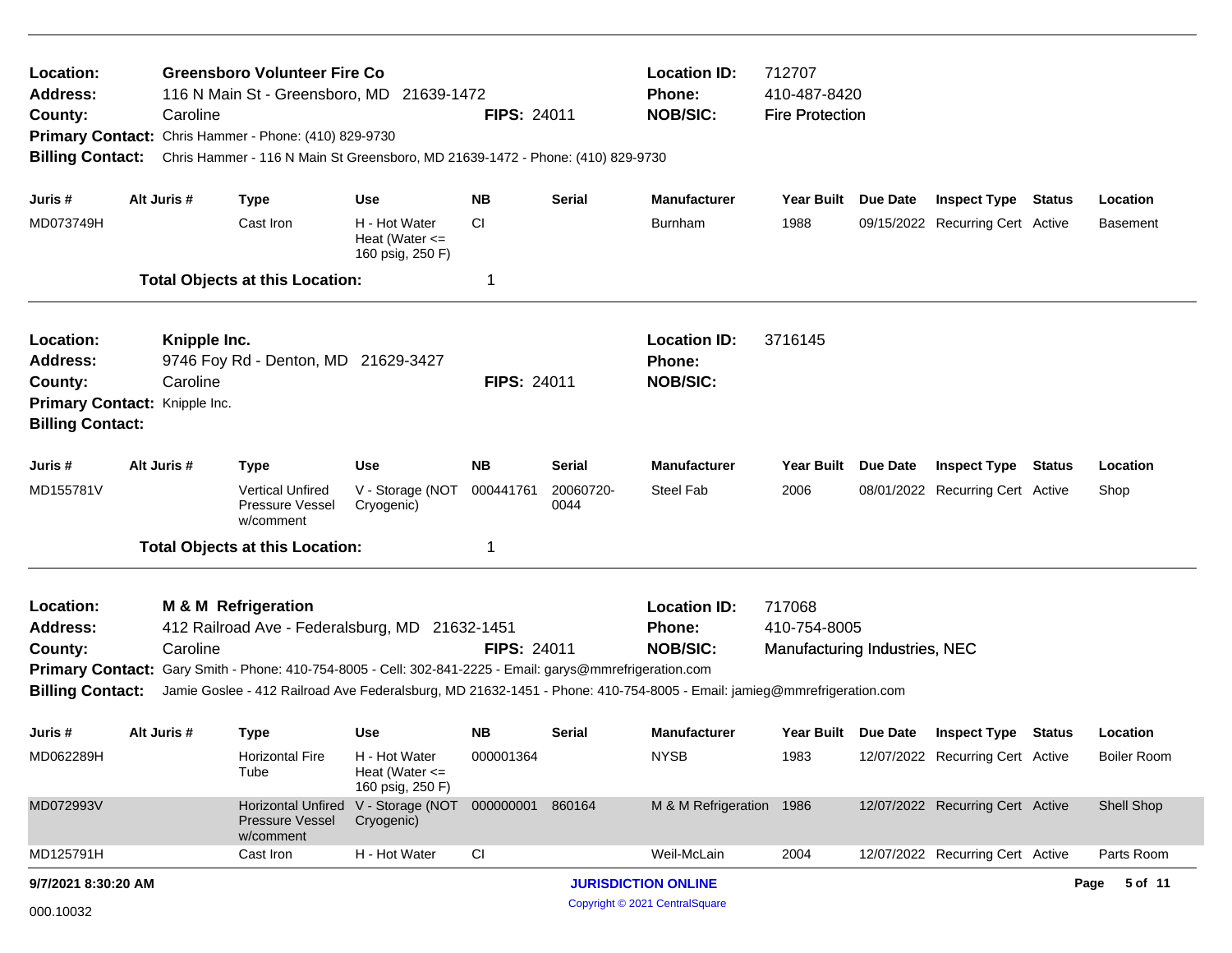| Juris #                 | Alt Juris #                           | <b>Type</b>                                                                                                                                     | Use                                                         | <b>NB</b>          | <b>Serial</b> | <b>Manufacturer</b>        | Year Built Due Date                  | <b>Inspect Type Status</b>       | Location                |
|-------------------------|---------------------------------------|-------------------------------------------------------------------------------------------------------------------------------------------------|-------------------------------------------------------------|--------------------|---------------|----------------------------|--------------------------------------|----------------------------------|-------------------------|
|                         |                                       |                                                                                                                                                 | Heat (Water $\leq$<br>160 psig, 250 F)                      |                    |               |                            |                                      |                                  |                         |
| MD125792H               |                                       | <b>Horizontal Water</b><br>Tube                                                                                                                 | H - Hot Water<br>Heat (Water $\leq$<br>160 psig, 250 F)     | 000051920 92511    |               | <b>Bryan</b>               | 2004                                 | 12/07/2022 Recurring Cert Active | Fab Shop Boiler<br>Room |
| MD125793H               |                                       | <b>Horizontal Water</b><br>Tube                                                                                                                 | H - Hot Water<br>Heat (Water $\leq$<br>160 psig, 250 F)     | 000051916 92507    |               | Bryan                      | 2004                                 | 12/07/2022 Recurring Cert Active | Shell Shop<br>(Room C3) |
| MD137586V               |                                       | <b>Pressure Vessel</b><br>w/comment                                                                                                             | Horizontal Unfired V - Storage (NOT 000002720<br>Cryogenic) |                    |               | M & M Refrig               | 2007                                 | 12/07/2022 Recurring Cert Active | Fab Shop Boiler<br>Room |
|                         |                                       | <b>Total Objects at this Location:</b>                                                                                                          |                                                             | 6                  |               |                            |                                      |                                  |                         |
| Location:               |                                       | <b>McDonald's (Roberts)</b>                                                                                                                     |                                                             |                    |               | <b>Location ID:</b>        | 3923377                              |                                  |                         |
| <b>Address:</b>         |                                       | 605 N 6th St - Denton, MD 21629-3356                                                                                                            |                                                             |                    |               | <b>Phone:</b>              |                                      |                                  |                         |
| County:                 | Caroline                              |                                                                                                                                                 |                                                             | <b>FIPS: 24011</b> |               | <b>NOB/SIC:</b>            | <b>Eating and Drinking Places</b>    |                                  |                         |
|                         | Primary Contact: McDonald's (Roberts) |                                                                                                                                                 |                                                             |                    |               |                            |                                      |                                  |                         |
| <b>Billing Contact:</b> |                                       | Bulk Tank Service Dept. - PO Box 5507 Rockville, MD 20855-0507 - Phone: 240-493-8405 - Cell: 301-252-0742 - Email: DFranovich@RobertsOxygen.com |                                                             |                    |               |                            |                                      |                                  |                         |
| Juris #                 | Alt Juris #                           | Type                                                                                                                                            | <b>Use</b>                                                  | <b>NB</b>          | <b>Serial</b> | <b>Manufacturer</b>        | Year Built Due Date                  | <b>Inspect Type Status</b>       | Location                |
| MD162460V               |                                       | <b>Vertical Unfired</b><br>Pressure Vessel<br>w/comment                                                                                         | V - Storage<br>(Cryogenic)                                  | 000264388          | 31426301      | <b>CHART</b>               | 2014                                 | 02/12/2023 Recurring Cert Active | Kitchen                 |
|                         |                                       | <b>Total Objects at this Location:</b>                                                                                                          |                                                             | -1                 |               |                            |                                      |                                  |                         |
| Location:               | Moniteq, Inc,                         |                                                                                                                                                 |                                                             |                    |               | <b>Location ID:</b>        | 726388                               |                                  |                         |
| <b>Address:</b>         |                                       | 213 Church St - Greensboro, MD 21639-1405                                                                                                       |                                                             |                    |               | <b>Phone:</b>              | 410-241-7409                         |                                  |                         |
| County:                 | Caroline                              |                                                                                                                                                 |                                                             | <b>FIPS: 24011</b> |               | <b>NOB/SIC:</b>            | Electric, gas, and sanitary services |                                  |                         |
|                         |                                       | Primary Contact: Moniteq, Inc. - Phone: 410-827-8870                                                                                            |                                                             |                    |               |                            |                                      |                                  |                         |
| <b>Billing Contact:</b> |                                       | - PO Box 213 Greensboro, MD 21639-0213 - Phone: 410-827-8870                                                                                    |                                                             |                    |               |                            |                                      |                                  |                         |
| Juris #                 | Alt Juris #                           | <b>Type</b>                                                                                                                                     | <b>Use</b>                                                  | <b>NB</b>          | <b>Serial</b> | <b>Manufacturer</b>        | Year Built Due Date                  | <b>Inspect Type Status</b>       | Location                |
| MD064616V               |                                       | Pressure Vessel Cryogenic)<br>w/comment                                                                                                         | Horizontal Unfired V - Storage (NOT 000843110               |                    |               | Wood                       | 1984                                 | 06/27/2022 Recurring Cert Active | Compressor<br>Room      |
| MD131855V               |                                       | Pressure Vessel Cryogenic)<br>w/comment                                                                                                         | Horizontal Unfired V - Storage (NOT 000189947 189947        |                    |               | OP                         | 2004                                 | 06/27/2022 Recurring Cert Active | comp.room               |
|                         |                                       | <b>Total Objects at this Location:</b>                                                                                                          |                                                             | $\overline{2}$     |               |                            |                                      |                                  |                         |
| 9/7/2021 8:30:20 AM     |                                       |                                                                                                                                                 |                                                             |                    |               | <b>JURISDICTION ONLINE</b> |                                      |                                  | Page 6 of 11            |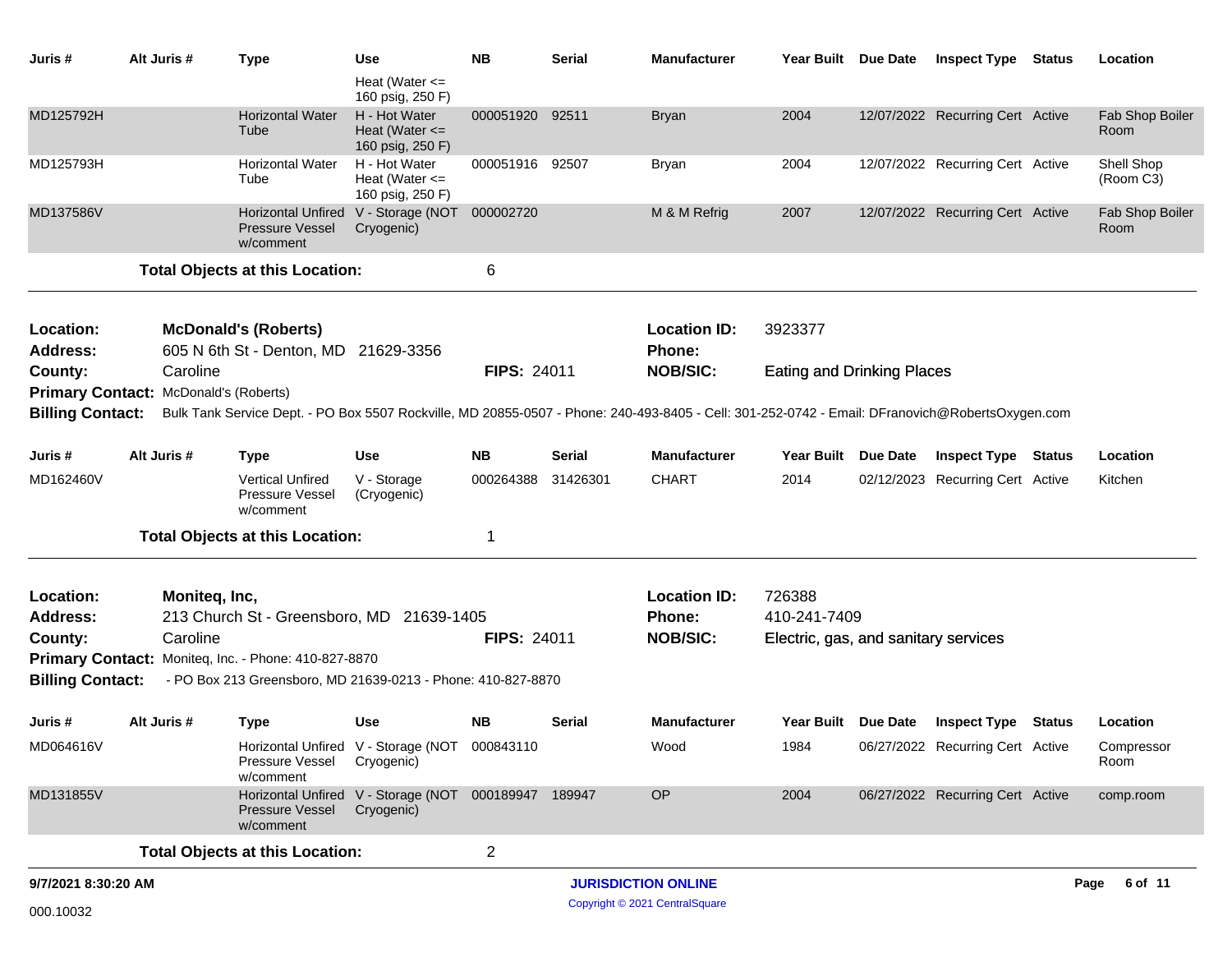| Location:<br>Address:<br>County:<br><b>Billing Contact:</b> | Caroline             | Par Four Us, LLC.<br>24820 Pealiquor Rd - Denton, MD 21629-2305<br>Primary Contact: Dave Dickieson - Phone: 202-320-6159 - Cell: 202-628-4199 |                                                         | <b>FIPS: 24011</b> | 706031<br><b>Location ID:</b><br>Phone:<br><b>NOB/SIC:</b><br>Membership organizations<br>Dave Dickieson - 24820 Pealiquor Rd Denton, MD 21629-2305 - Phone: 202-320-6159 - Cell: 202-628-4199 |                            |                                         |                 |                                  |               |                                    |
|-------------------------------------------------------------|----------------------|-----------------------------------------------------------------------------------------------------------------------------------------------|---------------------------------------------------------|--------------------|------------------------------------------------------------------------------------------------------------------------------------------------------------------------------------------------|----------------------------|-----------------------------------------|-----------------|----------------------------------|---------------|------------------------------------|
|                                                             |                      |                                                                                                                                               |                                                         |                    |                                                                                                                                                                                                |                            |                                         |                 |                                  |               |                                    |
| Juris #                                                     | Alt Juris #          | <b>Type</b>                                                                                                                                   | <b>Use</b>                                              | <b>NB</b>          | <b>Serial</b>                                                                                                                                                                                  | <b>Manufacturer</b>        | Year Built Due Date                     |                 | <b>Inspect Type Status</b>       |               | Location                           |
| MD167414H                                                   |                      | Cast Iron                                                                                                                                     | H - Hot Water<br>Heat (Water $\leq$<br>160 psig, 250 F) | CI.                | 2317006225                                                                                                                                                                                     | <b>ECR International</b>   | 2020                                    |                 | 05/27/2023 Recurring Cert Active |               | <b>Basement Boiler</b><br>Room     |
|                                                             |                      | <b>Total Objects at this Location:</b>                                                                                                        |                                                         | -1                 |                                                                                                                                                                                                |                            |                                         |                 |                                  |               |                                    |
| Location:                                                   | <b>Phyto Ecology</b> |                                                                                                                                               |                                                         |                    |                                                                                                                                                                                                | <b>Location ID:</b>        | 2108946                                 |                 |                                  |               |                                    |
| Address:                                                    |                      | 11890 Ridgely Rd - Ridgely, MD 21660-1265                                                                                                     |                                                         |                    |                                                                                                                                                                                                | Phone:                     |                                         |                 |                                  |               |                                    |
| County:                                                     | Caroline             |                                                                                                                                               |                                                         | <b>FIPS: 24011</b> |                                                                                                                                                                                                | <b>NOB/SIC:</b>            | <b>Operators of Apartment Buildings</b> |                 |                                  |               |                                    |
|                                                             |                      | Primary Contact: Tabetha Evans - Phone: 410-634-2526 - Email: Tevans@phytoecology.com                                                         |                                                         |                    |                                                                                                                                                                                                |                            |                                         |                 |                                  |               |                                    |
| <b>Billing Contact:</b>                                     |                      | Tabetha Evans - PO Box 303 Ridgely, MD 21660-0303 - Phone: 410-634-2526 - Email: Tevans@phytoecology.com                                      |                                                         |                    |                                                                                                                                                                                                |                            |                                         |                 |                                  |               |                                    |
| Juris #                                                     | Alt Juris #          | <b>Type</b>                                                                                                                                   | Use                                                     | <b>NB</b>          | <b>Serial</b>                                                                                                                                                                                  | <b>Manufacturer</b>        | <b>Year Built</b>                       | <b>Due Date</b> | <b>Inspect Type</b>              | <b>Status</b> | Location                           |
| MD128457V                                                   |                      | <b>Vertical Unfired</b><br>Pressure Vessel<br>w/comment                                                                                       | V - Storage (NOT<br>Cryogenic)                          | 000054195          |                                                                                                                                                                                                | Cylsa                      | 2002                                    |                 | 09/07/2022 Recurring Cert Active |               | shed                               |
|                                                             |                      | <b>Total Objects at this Location:</b>                                                                                                        |                                                         | -1                 |                                                                                                                                                                                                |                            |                                         |                 |                                  |               |                                    |
| Location:                                                   |                      | <b>Saint Pauls United Methodist Church</b>                                                                                                    |                                                         |                    |                                                                                                                                                                                                | <b>Location ID:</b>        | 724145                                  |                 |                                  |               |                                    |
| <b>Address:</b>                                             |                      | 306 Sunset Ave - Greensboro, MD 21639-1441                                                                                                    |                                                         |                    |                                                                                                                                                                                                | Phone:                     | 410-482-8170                            |                 |                                  |               |                                    |
| County:                                                     | Caroline             |                                                                                                                                               |                                                         | <b>FIPS: 24011</b> |                                                                                                                                                                                                | <b>NOB/SIC:</b>            | Membership organizations                |                 |                                  |               |                                    |
|                                                             |                      | Primary Contact: Saint Pauls United Methodist Church - Phone: 410-482-8170                                                                    |                                                         |                    |                                                                                                                                                                                                |                            |                                         |                 |                                  |               |                                    |
| <b>Billing Contact:</b>                                     |                      | - PO Box 57 Greensboro, MD 21639-0057 - Phone: 410-482-8170                                                                                   |                                                         |                    |                                                                                                                                                                                                |                            |                                         |                 |                                  |               |                                    |
| Juris #                                                     | Alt Juris #          | <b>Type</b>                                                                                                                                   | <b>Use</b>                                              | NB.                | <b>Serial</b>                                                                                                                                                                                  | <b>Manufacturer</b>        | Year Built Due Date                     |                 | <b>Inspect Type Status</b>       |               | Location                           |
| MD120288H                                                   |                      | Cast Iron                                                                                                                                     | H - Hot Water<br>Heat (Water $\leq$<br>160 psig, 250 F) | <b>CI</b>          | 468798-<br>200402                                                                                                                                                                              | Kingsley Group, LLC 2004   |                                         |                 | 06/11/2023 Recurring Cert Active |               | <b>Wheatly Hall</b><br><b>Blrm</b> |
| MD120289H                                                   |                      | Cast Iron                                                                                                                                     | H - Hot Water<br>Heat (Water $\leq$<br>160 psig, 250 F) | CI                 | 435685-<br>200306                                                                                                                                                                              | Kingsley Group, LLC 2003   |                                         |                 | 06/11/2023 Recurring Cert Active |               | <b>Wheatly Hall</b><br><b>Blrm</b> |
| 9/7/2021 8:30:20 AM                                         |                      |                                                                                                                                               |                                                         |                    |                                                                                                                                                                                                | <b>JURISDICTION ONLINE</b> |                                         |                 |                                  |               | 7 of 11<br>Page                    |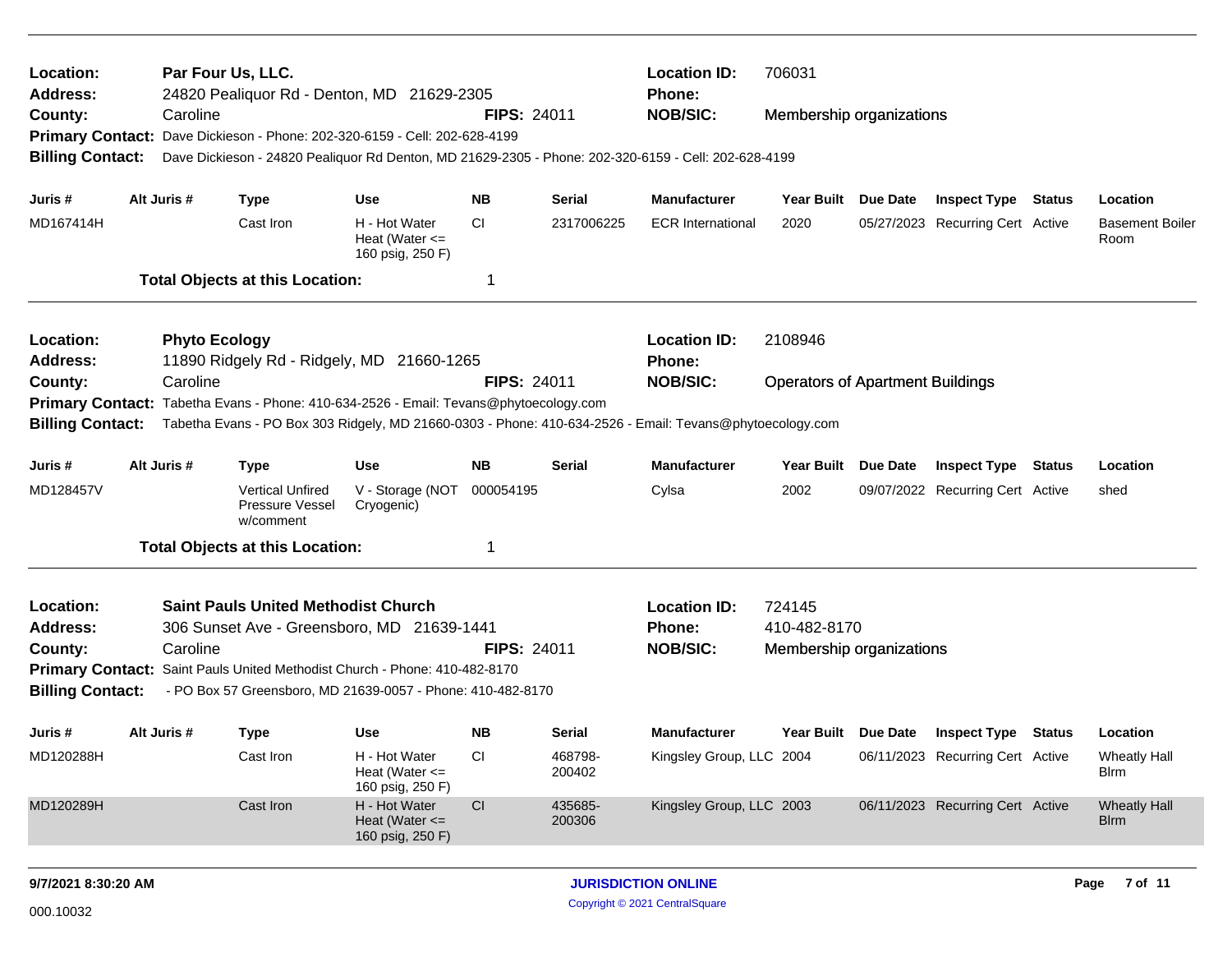| Location:                                         |  |                                                                    | Shore Stop - 240 (Arc3)<br>233 Main St PO Box 711 - Preston, MD 21655-2215                                       |                                |                    |               | <b>Location ID:</b><br><b>Phone:</b> | 3630760                           |                     |                                  |               |                    |
|---------------------------------------------------|--|--------------------------------------------------------------------|------------------------------------------------------------------------------------------------------------------|--------------------------------|--------------------|---------------|--------------------------------------|-----------------------------------|---------------------|----------------------------------|---------------|--------------------|
| <b>Address:</b><br>County:                        |  | Caroline                                                           |                                                                                                                  |                                | <b>FIPS: 24011</b> |               | <b>NOB/SIC:</b>                      | <b>Miscellaneous Food Stores</b>  |                     |                                  |               |                    |
| Primary Contact: Shore Stop - 240 (Arc3)          |  |                                                                    |                                                                                                                  |                                |                    |               |                                      |                                   |                     |                                  |               |                    |
| <b>Billing Contact:</b>                           |  |                                                                    | Matt Ellen - PO Box 26269 Richmond, VA 23260-6269 - Phone: 804-644-4521                                          |                                |                    |               |                                      |                                   |                     |                                  |               |                    |
|                                                   |  |                                                                    |                                                                                                                  |                                |                    |               |                                      |                                   |                     |                                  |               |                    |
| Juris #                                           |  | Alt Juris #                                                        | <b>Type</b>                                                                                                      | Use                            | NB.                | <b>Serial</b> | <b>Manufacturer</b>                  | <b>Year Built</b>                 | Due Date            | <b>Inspect Type</b>              | Status        | Location           |
| MD161039V                                         |  |                                                                    | <b>Vertical Unfired</b><br><b>Pressure Vessel</b><br>w/comment                                                   | V - Storage<br>(Cryogenic)     | 000306096          | 31732043      | <b>CHART</b>                         | 2017                              |                     | 05/09/2022 Recurring Cert Active |               | Outside            |
|                                                   |  |                                                                    | <b>Total Objects at this Location:</b>                                                                           |                                | 1                  |               |                                      |                                   |                     |                                  |               |                    |
| Location:                                         |  |                                                                    | <b>Southern States Service</b>                                                                                   |                                |                    |               | <b>Location ID:</b>                  | 725337                            |                     |                                  |               |                    |
| <b>Address:</b>                                   |  |                                                                    | 107 Back Landing Rd - Preston, MD 21655-1256                                                                     |                                |                    |               | <b>Phone:</b>                        | 410-673-7222                      |                     |                                  |               |                    |
| County:                                           |  | Caroline                                                           |                                                                                                                  |                                | <b>FIPS: 24011</b> |               | <b>NOB/SIC:</b>                      | Agricultural production-livestock |                     |                                  |               |                    |
|                                                   |  |                                                                    | Primary Contact: Robby Spry - Phone: 410-673-7222 - Email: robby.spry@sscoop.com                                 |                                |                    |               |                                      |                                   |                     |                                  |               |                    |
| <b>Billing Contact:</b>                           |  | - 107 Back Landing Rd Preston, MD 21655-1256 - Phone: 410-673-7222 |                                                                                                                  |                                |                    |               |                                      |                                   |                     |                                  |               |                    |
| Juris #                                           |  | Alt Juris #                                                        | <b>Type</b>                                                                                                      | Use                            | <b>NB</b>          | Serial        | <b>Manufacturer</b>                  | <b>Year Built</b>                 | <b>Due Date</b>     | <b>Inspect Type</b>              | <b>Status</b> | Location           |
| MD121062V                                         |  |                                                                    | <b>Vertical Unfired</b><br>Pressure Vessel<br>w/comment                                                          | V - Storage (NOT<br>Cryogenic) | 000358574          |               | <b>Steel Fab</b>                     | 2004                              |                     | 06/20/2022 Recurring Cert Active |               | Compressor<br>Shed |
| MD167676V                                         |  |                                                                    | <b>Vertical Unfired</b><br><b>Pressure Vessel</b><br>w/comment                                                   | V - Storage (NOT<br>Cryogenic) | 000080529 704918   |               | Morganton                            | 2019                              |                     | 07/29/2022 Recurring Cert Active |               | Shop               |
|                                                   |  |                                                                    | <b>Total Objects at this Location:</b>                                                                           |                                | $\overline{2}$     |               |                                      |                                   |                     |                                  |               |                    |
| Location:                                         |  |                                                                    | Subway (NuCO2) # 460522                                                                                          |                                |                    |               | <b>Location ID:</b>                  | 3634764                           |                     |                                  |               |                    |
| <b>Address:</b>                                   |  |                                                                    | 610 Legion Rd - Denton, MD 21629-2040                                                                            |                                |                    |               | <b>Phone:</b>                        |                                   |                     |                                  |               |                    |
| County:                                           |  | Caroline                                                           |                                                                                                                  |                                | <b>FIPS: 24011</b> |               | <b>NOB/SIC:</b>                      | <b>Industrial Gases</b>           |                     |                                  |               |                    |
|                                                   |  |                                                                    | Primary Contact: NUCO2 Regulatory & Compliance - Phone: 800-472-2855 - Email: pressurevesselpermitting@nuco2.com |                                |                    |               |                                      |                                   |                     |                                  |               |                    |
| <b>Billing Contact:</b>                           |  |                                                                    | - 2800 SE Market PI Stuart, FL 34997-4965 - Phone: 800-472-2855 - Email: pressurevesselpermitting@nuco2.com      |                                |                    |               |                                      |                                   |                     |                                  |               |                    |
| Juris #                                           |  | Alt Juris #                                                        | <b>Type</b>                                                                                                      | <b>Use</b>                     | <b>NB</b>          | <b>Serial</b> | Manufacturer                         |                                   | Year Built Due Date | <b>Inspect Type Status</b>       |               | Location           |
| MD162418V                                         |  |                                                                    | <b>Vertical Unfired</b><br>Pressure Vessel                                                                       | V - Storage (NOT<br>Cryogenic) | 000125980          | CGAR00L176    | MVE                                  | 2000                              |                     | 11/14/2022 Recurring Cert Active |               | Outside            |
| 9/7/2021 8:30:20 AM<br><b>JURISDICTION ONLINE</b> |  |                                                                    |                                                                                                                  |                                |                    |               |                                      |                                   |                     | Page 8 of 11                     |               |                    |

**Total Objects at this Location:** 2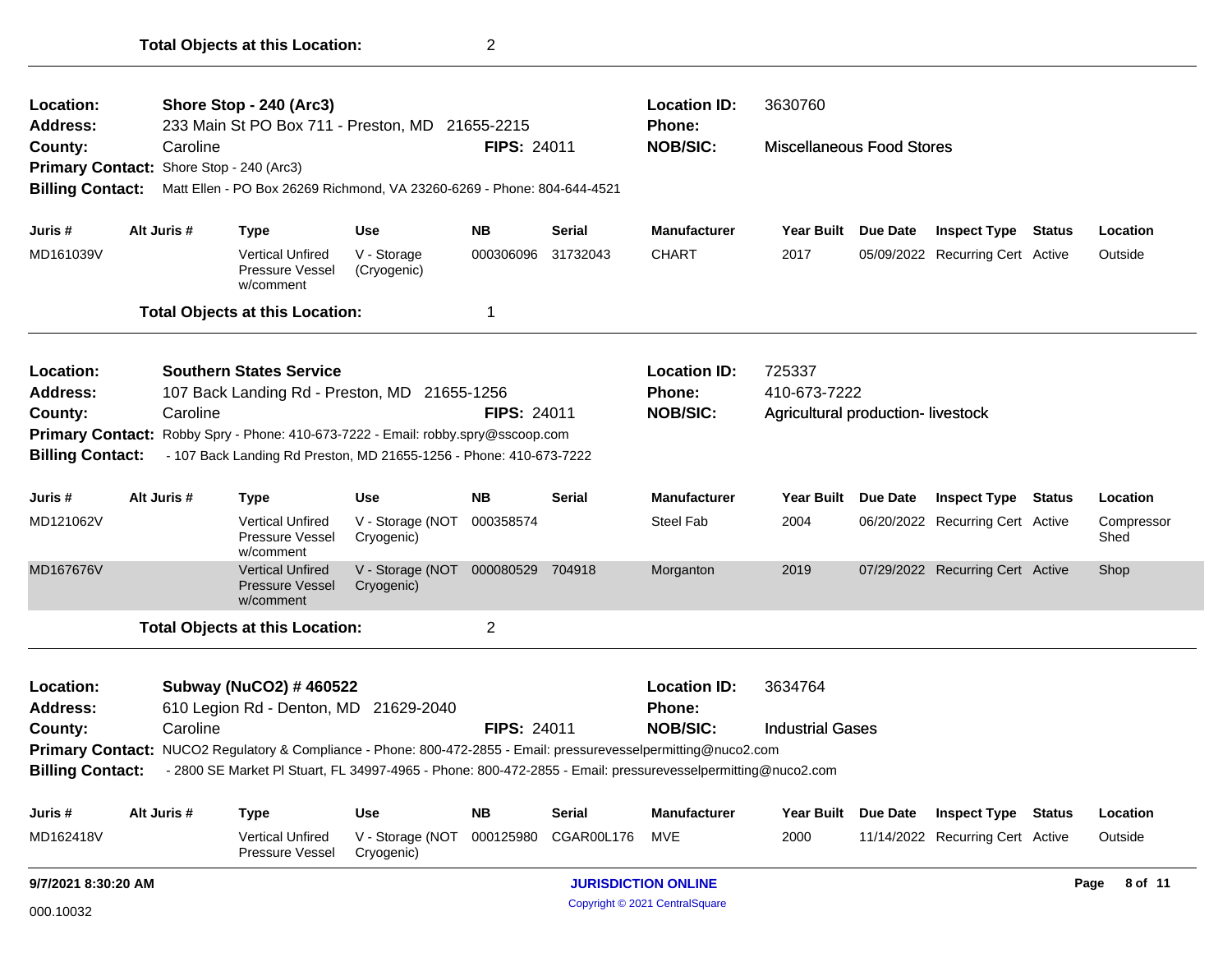| Juris #                 | Alt Juris # | <b>Type</b><br>w/comment                                                                                                                        | <b>Use</b>                 | <b>NB</b>          | <b>Serial</b> | <b>Manufacturer</b> |                                   | Year Built Due Date | <b>Inspect Type Status</b>       |               | Location |
|-------------------------|-------------|-------------------------------------------------------------------------------------------------------------------------------------------------|----------------------------|--------------------|---------------|---------------------|-----------------------------------|---------------------|----------------------------------|---------------|----------|
|                         |             | <b>Total Objects at this Location:</b>                                                                                                          |                            | 1                  |               |                     |                                   |                     |                                  |               |          |
| Location:               |             | Subway - 43719 (Arc3)                                                                                                                           |                            |                    |               | <b>Location ID:</b> | 3914785                           |                     |                                  |               |          |
| <b>Address:</b>         |             | 204 E 6th St - Ridgely, MD 21660-1948                                                                                                           |                            |                    |               | Phone:              |                                   |                     |                                  |               |          |
| County:                 | Caroline    |                                                                                                                                                 |                            | <b>FIPS: 24011</b> |               | <b>NOB/SIC:</b>     | <b>Eating and Drinking Places</b> |                     |                                  |               |          |
|                         |             | Primary Contact: Subway - 43719 (Arc3)                                                                                                          |                            |                    |               |                     |                                   |                     |                                  |               |          |
| <b>Billing Contact:</b> |             | Charlie Patterson - PO Box 26269 Richmond, VA 23260-6269 - Phone: 804-644-4521 - Email: charlie.patterson@arc3gases.com                         |                            |                    |               |                     |                                   |                     |                                  |               |          |
| Juris #                 | Alt Juris # | <b>Type</b>                                                                                                                                     | <b>Use</b>                 | <b>NB</b>          | <b>Serial</b> | <b>Manufacturer</b> | Year Built Due Date               |                     | <b>Inspect Type Status</b>       |               | Location |
| MD162419V               |             | <b>Vertical Unfired</b><br>Pressure Vessel<br>w/comment                                                                                         | V - Storage<br>(Cryogenic) | 000051492          | CCND96F415    | MVE                 | 1996                              |                     | 11/14/2022 Recurring Cert Active |               | Outside  |
|                         |             | <b>Total Objects at this Location:</b>                                                                                                          |                            | 1                  |               |                     |                                   |                     |                                  |               |          |
| Location:               |             | Taco Bell - 034234 (Roberts Oxygen)                                                                                                             |                            |                    |               | <b>Location ID:</b> | 3988292                           |                     |                                  |               |          |
| <b>Address:</b>         |             | 615 Legion Rd - Denton, MD 21629-2000                                                                                                           |                            |                    |               | <b>Phone:</b>       |                                   |                     |                                  |               |          |
| County:                 | Caroline    |                                                                                                                                                 |                            | <b>FIPS: 24011</b> |               | <b>NOB/SIC:</b>     | <b>Eating and Drinking Places</b> |                     |                                  |               |          |
|                         |             | Primary Contact: Roberts Oxygen Company (MD) - Phone: 240-493-8405 - Cell: 301-252-0742 - Email: DFranovich@RobertsOxygen.com                   |                            |                    |               |                     |                                   |                     |                                  |               |          |
| <b>Billing Contact:</b> |             | Bulk Tank Service Dept. - PO Box 5507 Rockville, MD 20855-0507 - Phone: 240-493-8405 - Cell: 301-252-0742 - Email: DFranovich@RobertsOxygen.com |                            |                    |               |                     |                                   |                     |                                  |               |          |
| Juris #                 | Alt Juris # | <b>Type</b>                                                                                                                                     | Use                        | <b>NB</b>          | <b>Serial</b> | <b>Manufacturer</b> | <b>Year Built</b>                 | Due Date            | <b>Inspect Type</b>              | <b>Status</b> | Location |
| MD164780V               |             | <b>Vertical Unfired</b><br>Pressure Vessel<br>w/comment                                                                                         | V - Storage<br>(Cryogenic) | 000313056          | 31813776      | <b>CHART</b>        | 2018                              |                     | 10/25/2021 Recurring Cert Active |               | Kitchen  |

**Total Objects at this Location:** 1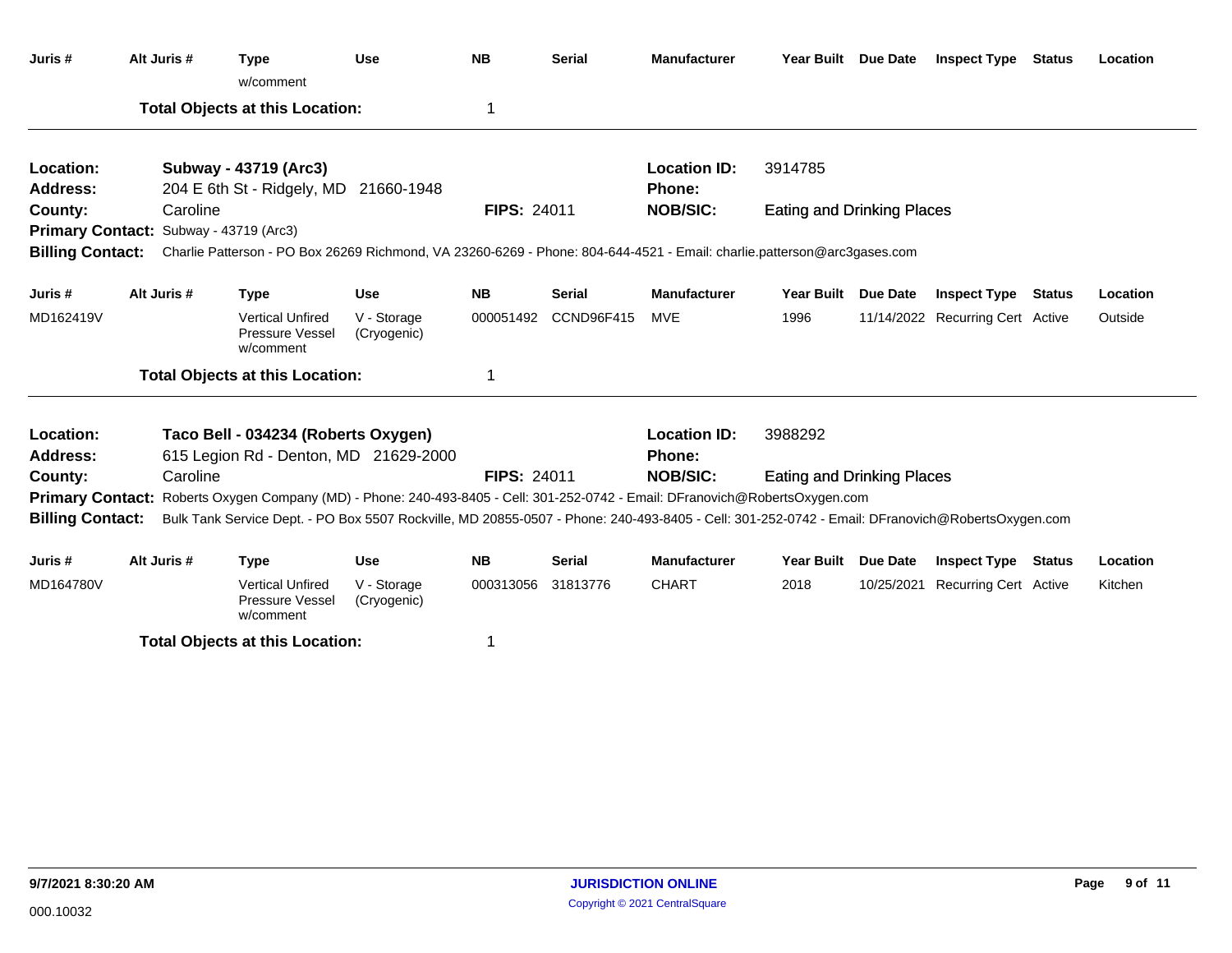| Location:<br><b>Address:</b><br>County:<br><b>Billing Contact:</b> |                                                                                                                                                                                                                                                                                                                                                                     | <b>Town Of Preston</b><br>172 Main St - Preston, MD 21655-2200<br>Caroline<br><b>FIPS: 24011</b><br>Primary Contact: Dawn Malosh - Phone: 410 212 9320<br>Dawn Malosh - 172 Main St Preston, MD 21655-2200 - Phone: 410 212 9320 |                                                                                |                            |                   | <b>Location ID:</b><br><b>Phone:</b><br><b>NOB/SIC:</b> | 4047540                                                          |          |                                  |               |                  |  |
|--------------------------------------------------------------------|---------------------------------------------------------------------------------------------------------------------------------------------------------------------------------------------------------------------------------------------------------------------------------------------------------------------------------------------------------------------|----------------------------------------------------------------------------------------------------------------------------------------------------------------------------------------------------------------------------------|--------------------------------------------------------------------------------|----------------------------|-------------------|---------------------------------------------------------|------------------------------------------------------------------|----------|----------------------------------|---------------|------------------|--|
| Juris #                                                            | Alt Juris #                                                                                                                                                                                                                                                                                                                                                         | Type                                                                                                                                                                                                                             | <b>Use</b>                                                                     | NB.                        | Serial            | Manufacturer                                            | <b>Year Built</b>                                                | Due Date | <b>Inspect Type</b>              | Status        | Location         |  |
| MD168713H                                                          |                                                                                                                                                                                                                                                                                                                                                                     | Cast Iron                                                                                                                                                                                                                        | H - Hot Water<br>Heat (Water $\leq$<br>160 psig, 250 F)                        | CI <sub>1</sub>            | 582930-<br>200709 | <b>KINGSLEY</b>                                         | 1993                                                             |          | 09/07/2022 Recurring Cert Active |               | <b>BASEMENT</b>  |  |
|                                                                    |                                                                                                                                                                                                                                                                                                                                                                     | <b>Total Objects at this Location:</b>                                                                                                                                                                                           |                                                                                | 1                          |                   |                                                         |                                                                  |          |                                  |               |                  |  |
| Location:<br><b>Address:</b><br>County:                            | <b>Trenton Pipe Nipple Co.</b><br>1700 Industrial Park Road - Federalsburg, MD 21632-2682<br><b>FIPS: 24011</b><br>Caroline<br>Primary Contact: Brock D. Anthony - Phone: 410-754-5067 - Email: banthony@trentonpipe.com<br><b>Billing Contact:</b><br>Song Chang - PO Box 40 Federalsburg, MD 21632-0040 - Phone: 410-754-5067                                     |                                                                                                                                                                                                                                  |                                                                                |                            |                   | <b>Location ID:</b><br><b>Phone:</b><br><b>NOB/SIC:</b> | 727052<br>410-754-5067<br>Miscellaneous manufacturing industries |          |                                  |               |                  |  |
| Juris #                                                            | Alt Juris #                                                                                                                                                                                                                                                                                                                                                         | <b>Type</b>                                                                                                                                                                                                                      | <b>Use</b>                                                                     | <b>NB</b>                  | <b>Serial</b>     | <b>Manufacturer</b>                                     | <b>Year Built</b>                                                | Due Date | <b>Inspect Type</b>              | <b>Status</b> | Location         |  |
| MD066185V                                                          | 1700                                                                                                                                                                                                                                                                                                                                                                | <b>Vertical Unfired</b><br>Pressure Vessel<br>w/comment                                                                                                                                                                          | V - Storage (NOT<br>Cryogenic)                                                 | 000089959                  |                   | Western                                                 | 1969                                                             |          | 04/25/2022 Recurring Cert Active |               | Comp Room        |  |
|                                                                    |                                                                                                                                                                                                                                                                                                                                                                     | <b>Total Objects at this Location:</b>                                                                                                                                                                                           |                                                                                | 1                          |                   |                                                         |                                                                  |          |                                  |               |                  |  |
| Location:<br><b>Address:</b><br>County:                            | <b>Victory Packaging (Formerly)</b><br>333 Park Ave - Federalsburg, MD 21632-1406<br><b>FIPS: 24011</b><br>Caroline<br>Primary Contact: Sarah E. Croll - Phone: 410-479-0905 - Email: sallycroll201@gmail.com<br><b>Billing Contact:</b><br>Sarah E. Croll - 8926 Pealiquor Landing Rd Denton, MD 21629-2317 - Phone: 410-479-0905 - Email: sallycroll201@gmail.com |                                                                                                                                                                                                                                  |                                                                                |                            |                   | <b>Location ID:</b><br><b>Phone:</b><br><b>NOB/SIC:</b> | 725354<br>410-754-7726<br>Miscellaneous manufacturing industries |          |                                  |               |                  |  |
| Juris #                                                            | Alt Juris #                                                                                                                                                                                                                                                                                                                                                         | <b>Type</b>                                                                                                                                                                                                                      | <b>Use</b>                                                                     | NB.                        | <b>Serial</b>     | Manufacturer                                            | Year Built Due Date                                              |          | <b>Inspect Type</b>              | Status        | Location         |  |
| MD088119V                                                          | 333                                                                                                                                                                                                                                                                                                                                                                 | Pressure Vessel<br>w/comment                                                                                                                                                                                                     | Horizontal Unfired V - Storage (NOT<br>Cryogenic)                              | 000006736                  |                   | Melben                                                  | 1979                                                             |          | 04/23/2021 Recurring Cert Active |               | Tank Room        |  |
| MD136563H                                                          |                                                                                                                                                                                                                                                                                                                                                                     | Cast Iron                                                                                                                                                                                                                        | H - Heating-Other CI<br>w/comment (Stm<br>$\le$ 15 psig or<br>Water $\leq$ 160 |                            |                   | Columbia                                                | 2007                                                             |          | 04/23/2021 Recurring Cert Active |               | <b>Boiler Rm</b> |  |
| 9/7/2021 8:30:20 AM                                                |                                                                                                                                                                                                                                                                                                                                                                     |                                                                                                                                                                                                                                  |                                                                                | <b>JURISDICTION ONLINE</b> |                   |                                                         |                                                                  |          |                                  |               | Page 10 of 11    |  |